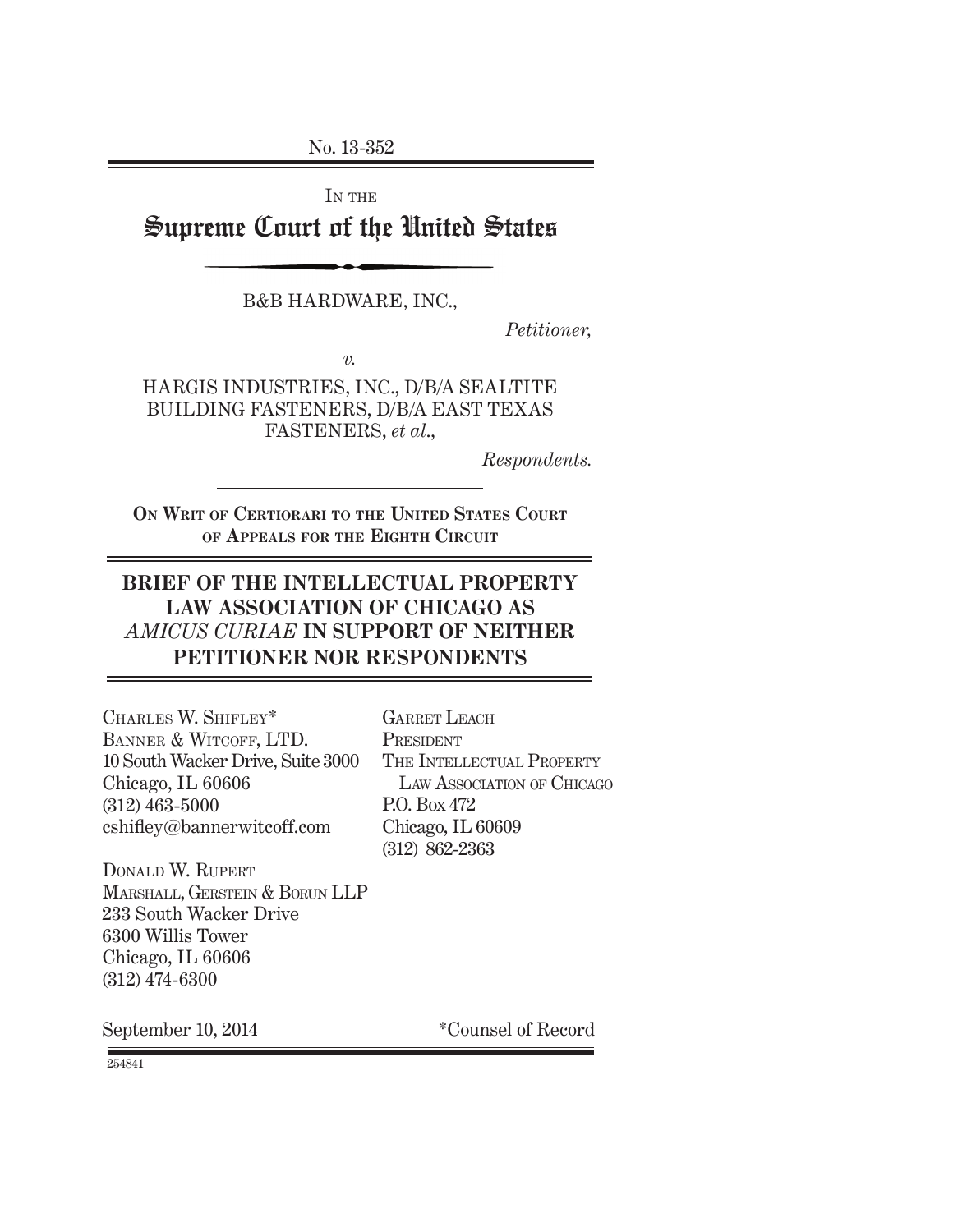### **TABLE OF CONTENTS**

# **Page**

|  | <b>I.</b> THERE IS A DICHOTOMY OF TTAB                                                                               |  |
|--|----------------------------------------------------------------------------------------------------------------------|--|
|  | <b>II. TTAB CASES ROUTINELY</b><br><b>FUNCTION AS TYPICAL</b><br>LITIGATION CASES, WITH                              |  |
|  | <b>III.</b> THE PLACE OF THE SEVENTH<br>AMENDMENT MAY NEED TO BE<br>RESOLVED, BY THE LOWER<br>COURTS IN THIS CASE 11 |  |
|  |                                                                                                                      |  |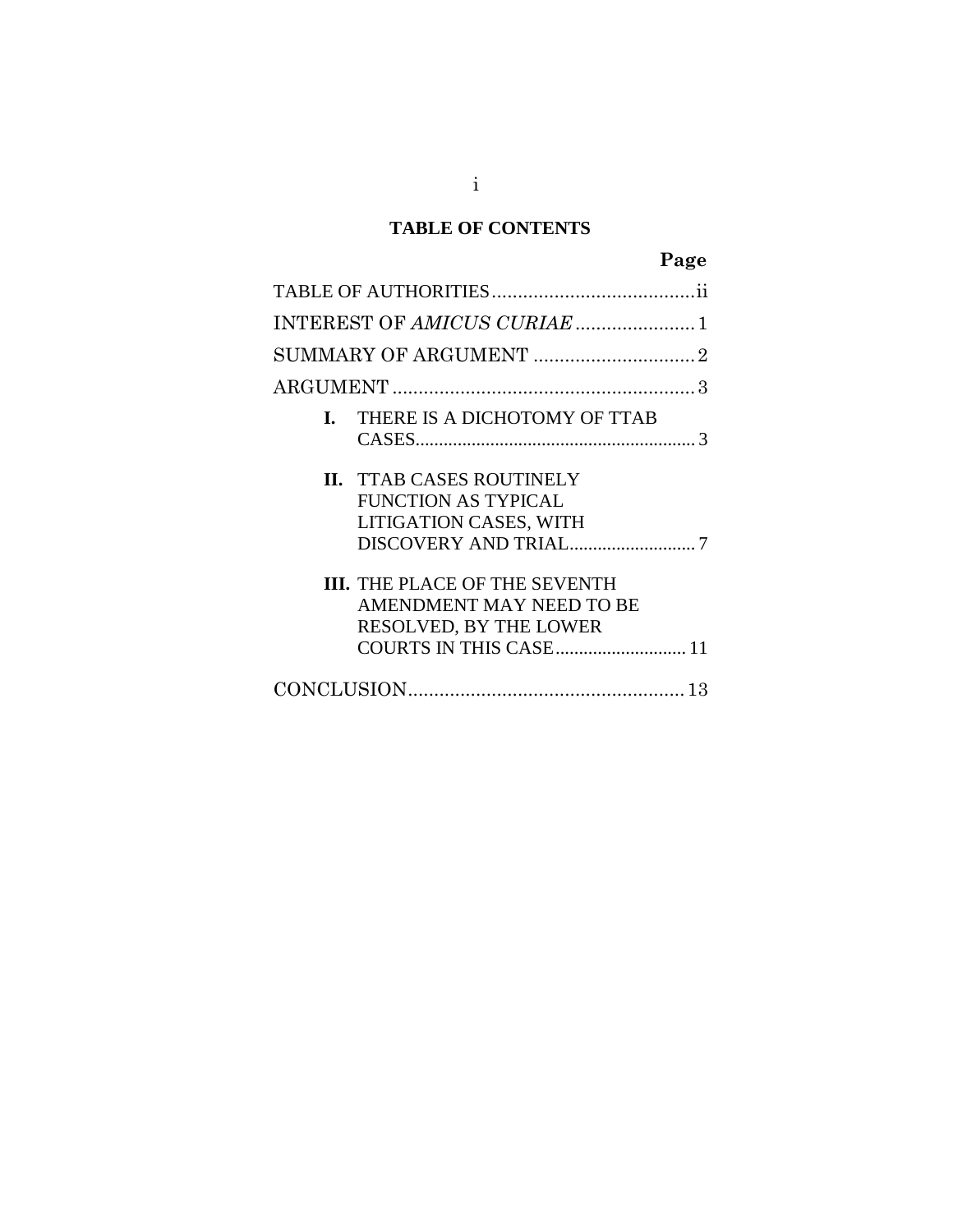### **TABLE OF AUTHORITIES**

# <span id="page-2-0"></span>**Cases**

| 3M Co. v. Professional Gallery, Inc.,<br>Opposition No. 91173411 (July 17, 2014) 3, 4, 7, 10 |
|----------------------------------------------------------------------------------------------|
| Carnley v. Cochran,                                                                          |
| Dairy Queen, Inc. v. Wood,                                                                   |
| Feltner v. Columbia Pictures Television, Inc.,                                               |
| Granfinanciera, SA v. Nordberg,                                                              |
| In re E.I. du Pont de Nemours & Co.,                                                         |
| In re New York Football Giants, Inc.,                                                        |
| Octocom Systems Inc. v. Houston Computers Services,<br>Inc.,                                 |
| Tull v. United States,                                                                       |

# **Rules**

| Federal Rules of Civil Procedure and the Federal Rules         |  |
|----------------------------------------------------------------|--|
| Trademark Trial and Appeal Board Manual of Procedure           |  |
| Trademark Trial and Appeal Board Manual of Procedure<br>(TBMP) |  |
|                                                                |  |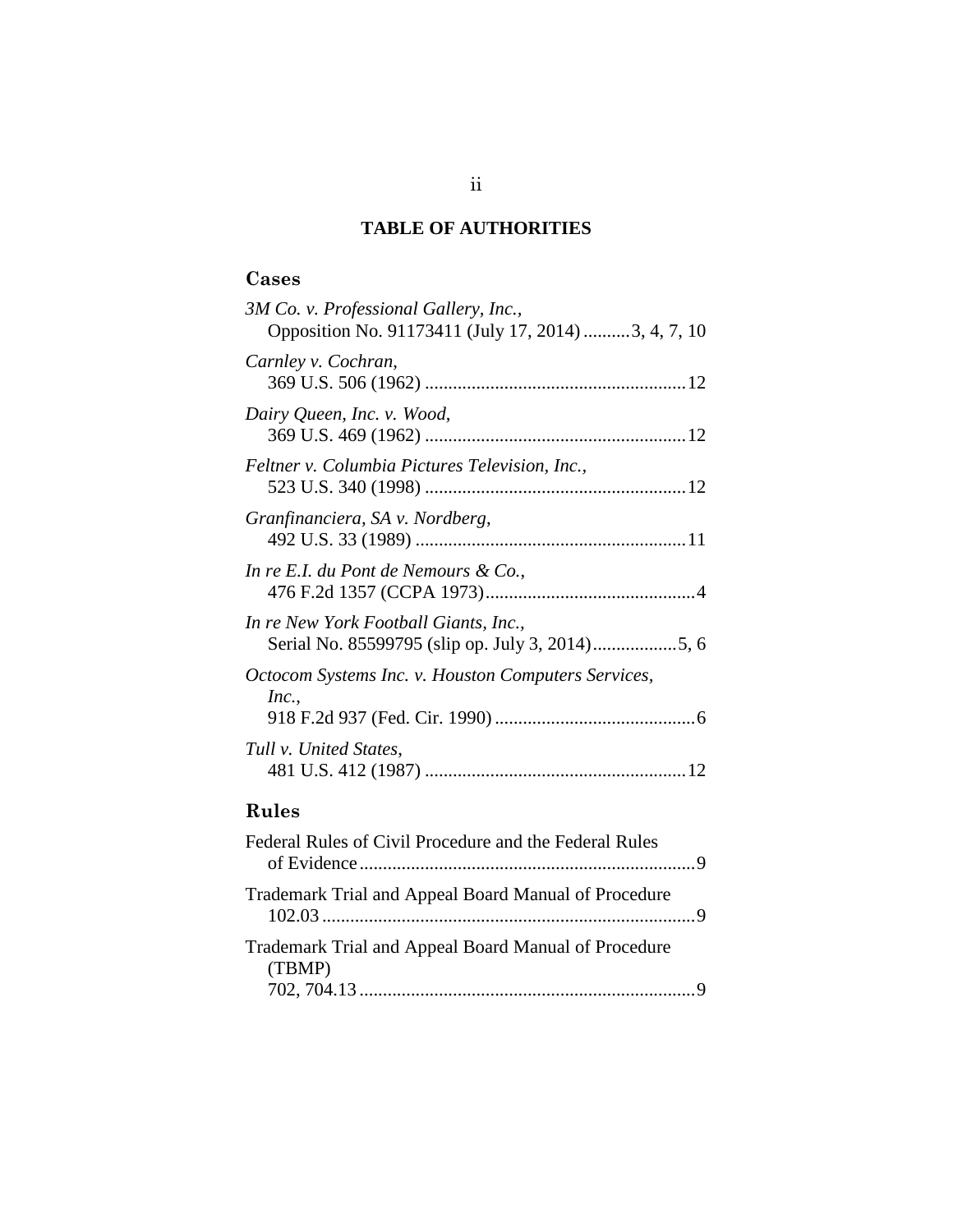#### **INTEREST OF** *AMICUS CURIAE*

<span id="page-3-0"></span>The Intellectual Property Law Association of Chicago ("IPLAC") submits this brief as amicus curiae, but in support of neither party on the ultimate merits of the case.1,2,3,4 Founded in 1884,

 1 Pursuant to Supreme Court Rule 37.6, no counsel for a party authored this brief in whole or in any part, no such counsel or a party made a monetary contribution intended to fund the preparation or submission of this brief, and no person other than the *amicus curiae*, its members, or its counsel, made such a monetary contribution.

<sup>2</sup> In addition to the required statement of footnote 1, IPLAC adds that after reasonable investigation, IPLAC believes that (a) no member of its Board or Amicus Committee who voted to prepare this brief, or any attorney in the law firm or corporation of such a member, represents a party to this litigation in this matter, (b) no representative of any party to this litigation participated in the authorship of this brief, and (c) no one other than IPLAC, or its members who authored this brief and their law firms or employers, made a monetary contribution to the preparation or submission of this brief.

<sup>3</sup> Pursuant to Supreme Court Rule 37.2, counsel of record received timely notice of the intent to file this brief under the Rule and consent was granted.

<sup>4</sup> Although over 30 federal judges are honorary members of IPLAC, none of them was consulted or participated in any way regarding this brief.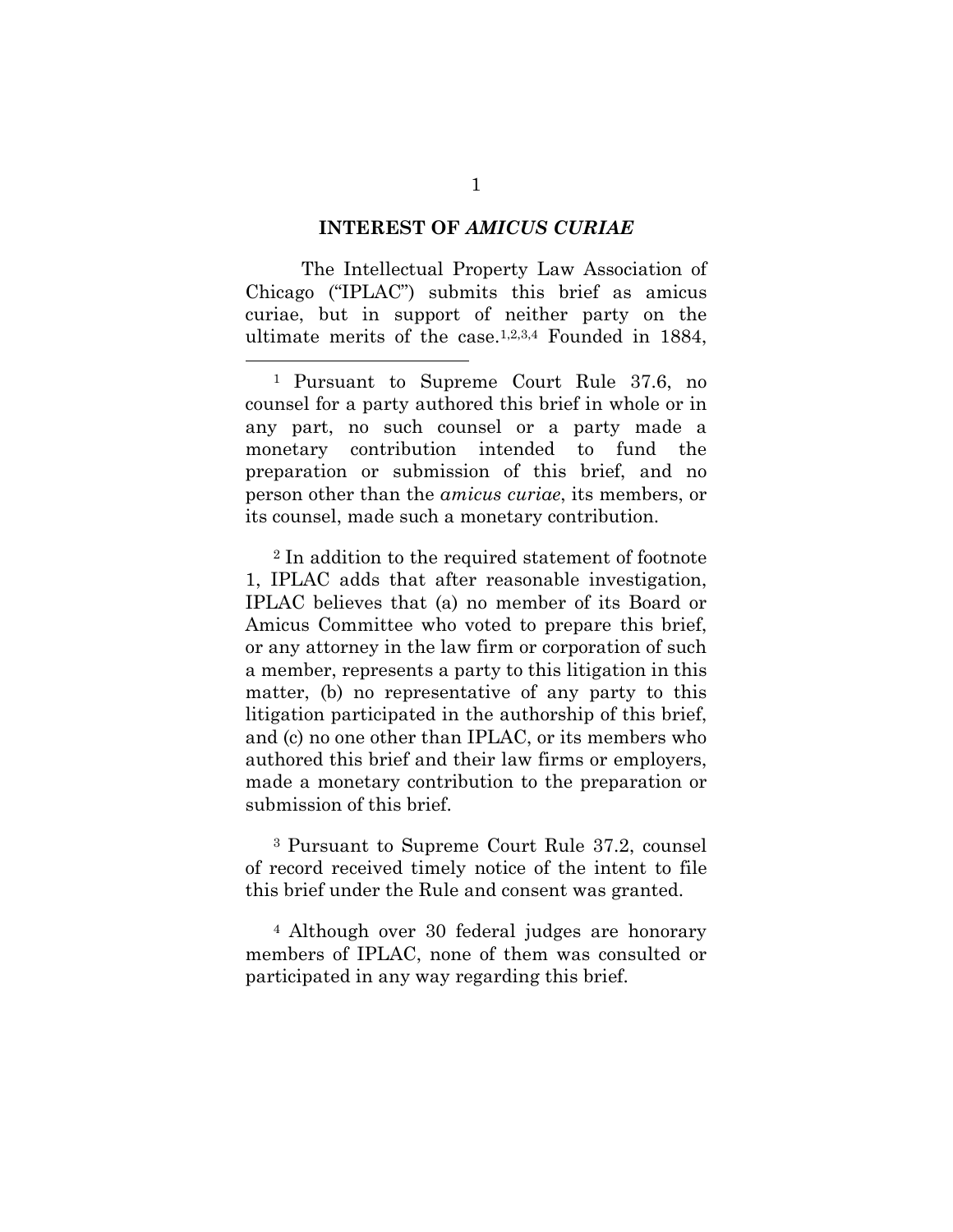the Intellectual Property Law Association of Chicago is a voluntary bar association of over 1,000 members who practice in the areas of patents, trademarks, copyrights, trade secrets and the legal issues they present. IPLAC is the country's oldest bar association devoted exclusively to intellectual property matters. In litigation, IPLAC's members are split about equally between plaintiffs and defendants. Its members include attorneys, in private and corporate practices, who appear before federal bars throughout the United States, as well as the U.S. Patent and Trademark Office and the U.S. Copyright Office. As part of its central objectives, IPLAC is dedicated to aiding in the development of intellectual property law, especially in the federal courts.

#### **SUMMARY OF ARGUMENT**

<span id="page-4-0"></span>In resolving this case and the rule of law that should apply, the Supreme Court should be aware of three matters: (1) that a significant dichotomy exists in the nature of cases resolved by the Trademark Trial and Appeal Board (sometimes "TTAB"), (2) that TTAB cases routinely function as typical litigation cases, with discovery and trial, pursuant in part to the Federal Rules of Civil Procedure and Evidence, and (3) that since the TTAB does not have juries, the Court must decide what to do about the Seventh Amendment right to a jury. On the point (1) dichotomy, some cases are resolved in a manner that permits evidence on and an assessment of the real world usage of trademarks of one of the parties. But other cases are resolved in a manner that disallows evidence on and an assessment of real world usage of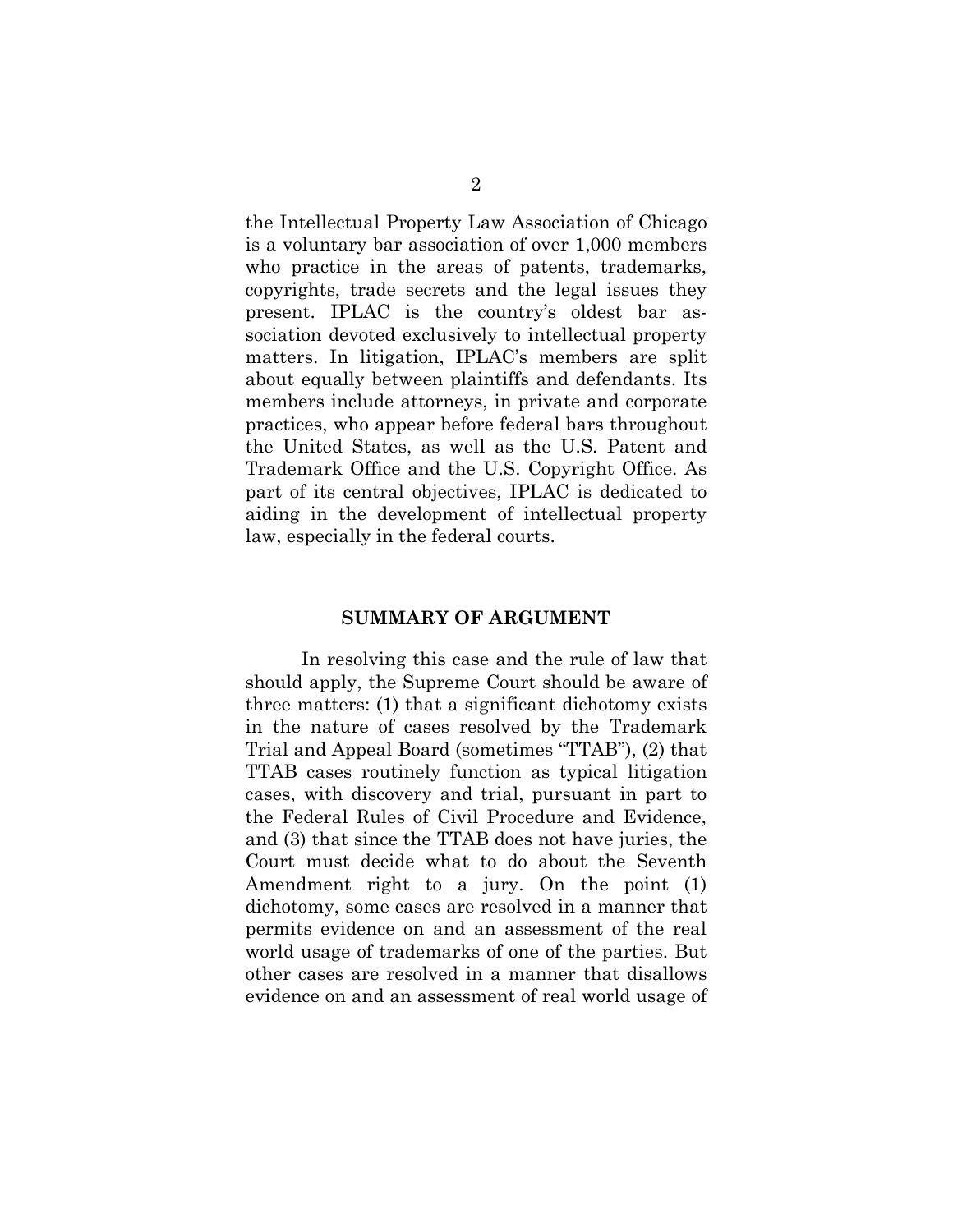either party. In no case does the TTAB permit evidence on and assessment of the real world usage of trademarks of all parties. On point (2), the routine functioning of TTAB cases, appropriate cases are handled in major part as typical federal litigation cases, by the same lawyers who handle typical federal court trademark litigation. On point (3), the Seventh Amendment may commit likelihood of confusion decisions to juries, such that in jury situations, no preclusive effect of TTAB decisions is possible.

#### **ARGUMENT**

#### <span id="page-5-1"></span><span id="page-5-0"></span>**I. THERE IS A DICHOTOMY OF TTAB CASES**

Consistent with the summary above, some TTAB cases are resolved in a manner that permits evidence on and an assessment of the real world usage of trademarks by one of the parties. These cases involve challenges to federal trademark registrations based on common law usages of trademarks. A typical case in this group of cases is *3M Co. v. Professional Gallery, Inc.,* Opposition No. 91173411 (July 17, 2014)(available at [http://ttabvue.uspto.gov/](http://ttabvue.uspto.gov/%20ttabvue/v?pno=91173411&pty=OPP&eno=98)  [ttabvue/v?pno=91173411&pty=OPP&eno=98](http://ttabvue.uspto.gov/%20ttabvue/v?pno=91173411&pty=OPP&eno=98) ).

Professional Gallery applied to register FLAG-IT! for adhesive-backed labels, and a form of adhesive-backed plastic film. 3M opposed, on the basis of its rights in POST-IT, both by virtue of federal registrations and common law. The TTAB began its consideration of likelihood of confusion, as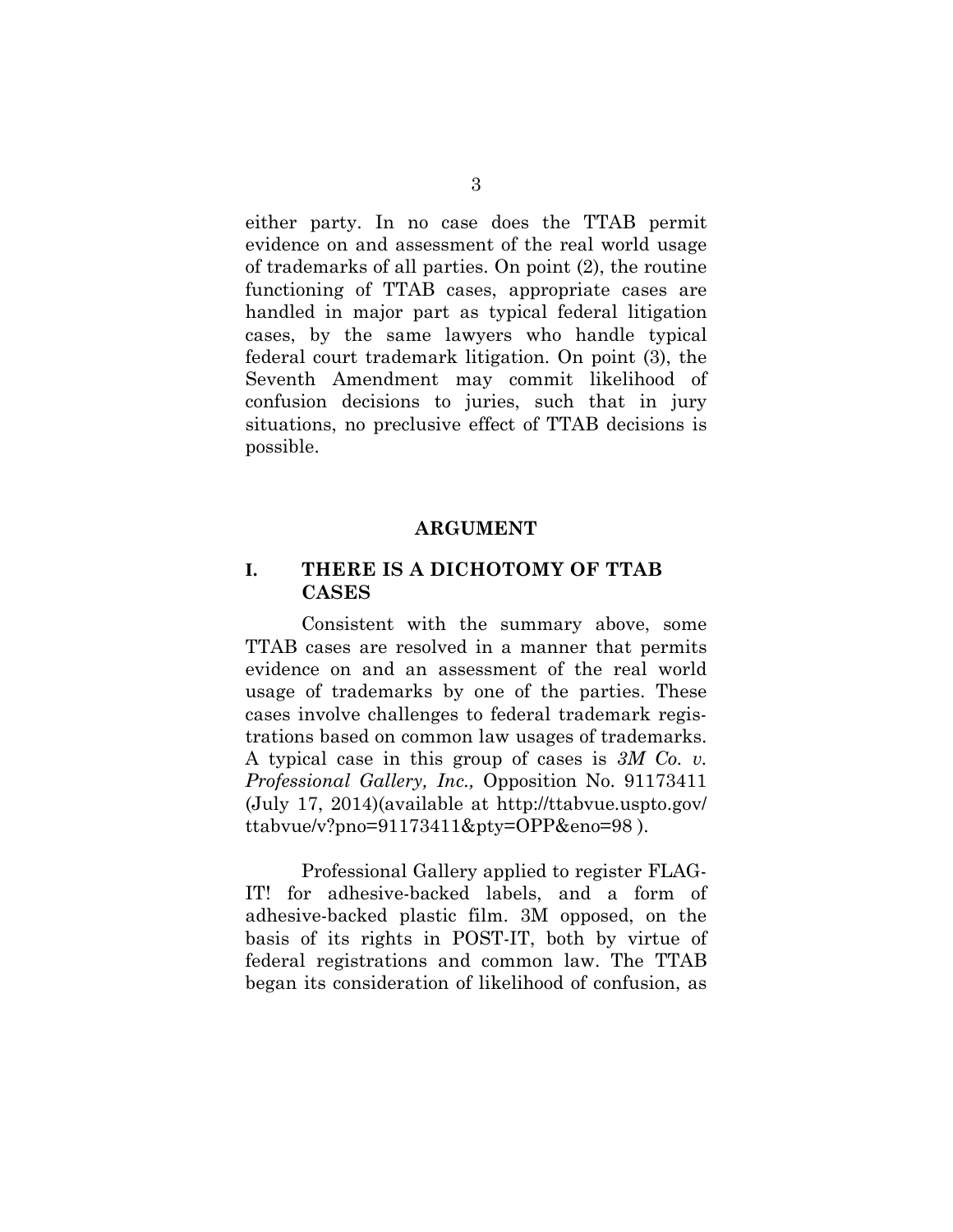it typically does, with a statement that it would analyze all facts in evidence related to likelihood of confusion. Pursuant to *In re E.I. du Pont de Nemours & Co.*, 476 F.2d 1357 (CCPA 1973), it analyzed the fame of the POST-IT mark, the FLAG-IT! and POST-IT marks themselves, their relative strength and weakness, the services on which the marks were used, the parties' channels of trade and the classes of consumers of their products, the conditions of sales, and actual confusion. There is no indication of any lack of attention to marketplace circumstances. The analysis reflected in the opinion appears evenhanded and is commendable.

Consistent with *3M*, the TTAB decisions on likelihood of confusion based on common law rights, as in *3M*, are typically remarkably professional. They are typically written at a high level of attention to the details of the substantive facts, procedural facts, substantive law, and procedural law. They are also typically written at a high level of language, grammar and usage. They typically capture the common law rights as to the challenger's goods or services by stating a capturing description of the goods or services, in quotation marks. The opinions typically give the impression of being the work of battle-hardened veterans. To the extent an opinion lacks discussion of aspects of the challenger's real world usage of a trademark, the challenger has typically lacked for evidence to present to the TTAB, or lacked in following procedure that would permit the presentation of the evidence. The cases typically do not lack for discussion of evidence in the presence of evidence.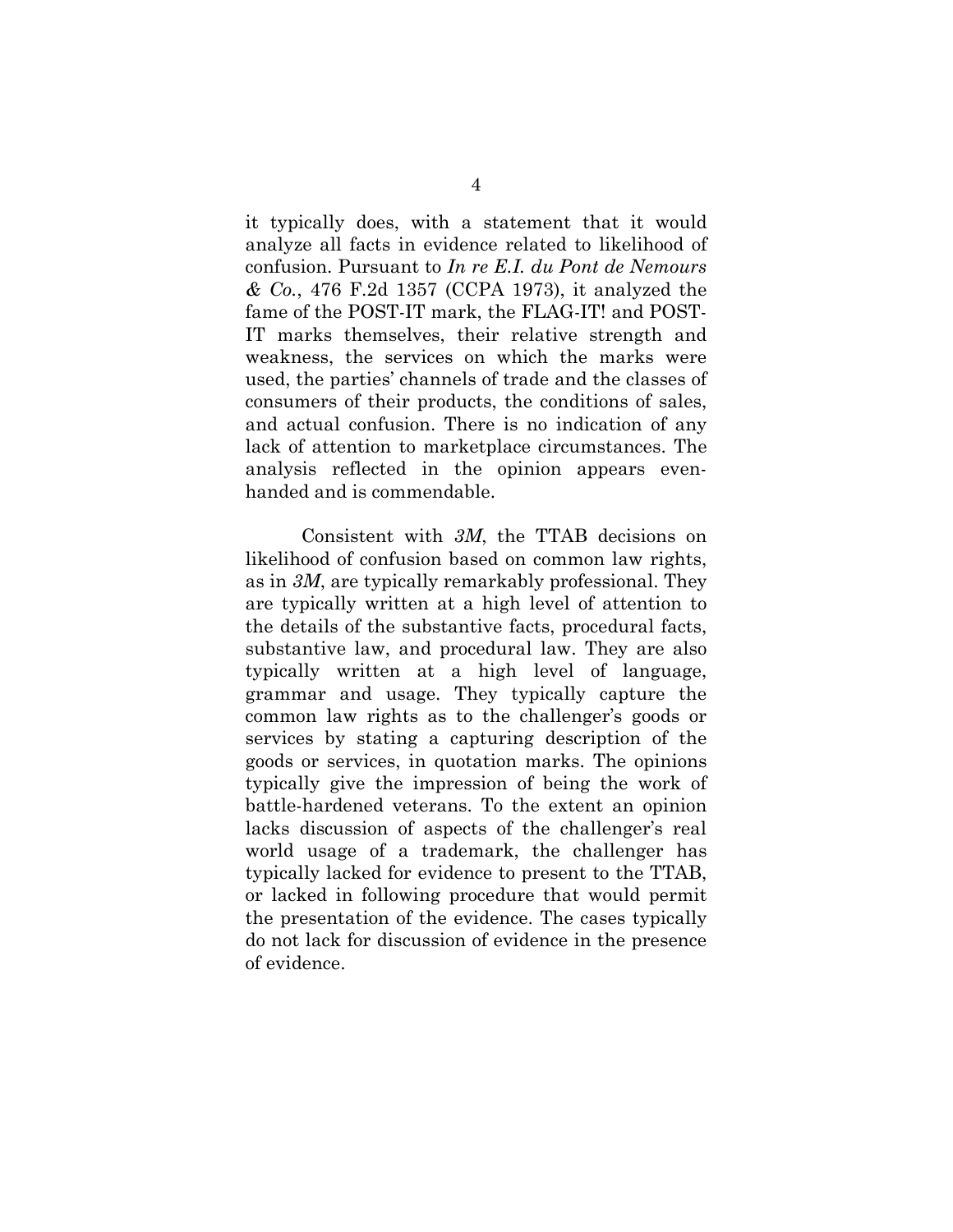But, in contrast, some cases are resolved in a manner that disallows evidence on and an assessment of the real world usage of trademarks by either of the parties. These cases involve challenges to federal trademark registrations based on other federal trademark registrations. A case in this group of cases is *In re New York Football Giants, Inc.,*  Serial No. 85599795 (slip op. July 3, 2014)(available at [http://ttabvue.uspto.gov/ttabvue/v?pno=85599795](http://ttabvue.uspto.gov/ttabvue/v?pno=85599795%0b&pty=EXA&eno=18) [&pty=EXA&eno=18](http://ttabvue.uspto.gov/ttabvue/v?pno=85599795%0b&pty=EXA&eno=18) ). The case is not typical, in that it explains the law that disallows the consideration of real world usage of a challenger's trademark. The case, however, is typical of those disallowing the consideration.

As the *New York Football Giants* case explains at some length, based on a direct challenge to the rule of law, a category of the cases that are presented to the TTAB require that the TTAB must analyze the likelihood of confusion involved strictly based on the descriptions of goods or services stated in a federal registration and a federal registration application. These descriptions, while prepared by the parties, and presumably intended when written to capture at least in part real world usages, sometimes do not capture what parties consider to be their real world usages at the time of the TTAB proceedings. Nevertheless, the TTAB cannot consider contentions based on new perceptions of real world usages.

For example, in *New York Football Giants*, the New York Football Giants, Inc., sought to register G-MEN for the articles of clothing, i.e., shirts, T-shirts, and tops. The registration was refused, and appealed to the TTAB. The reason for refusal was an existing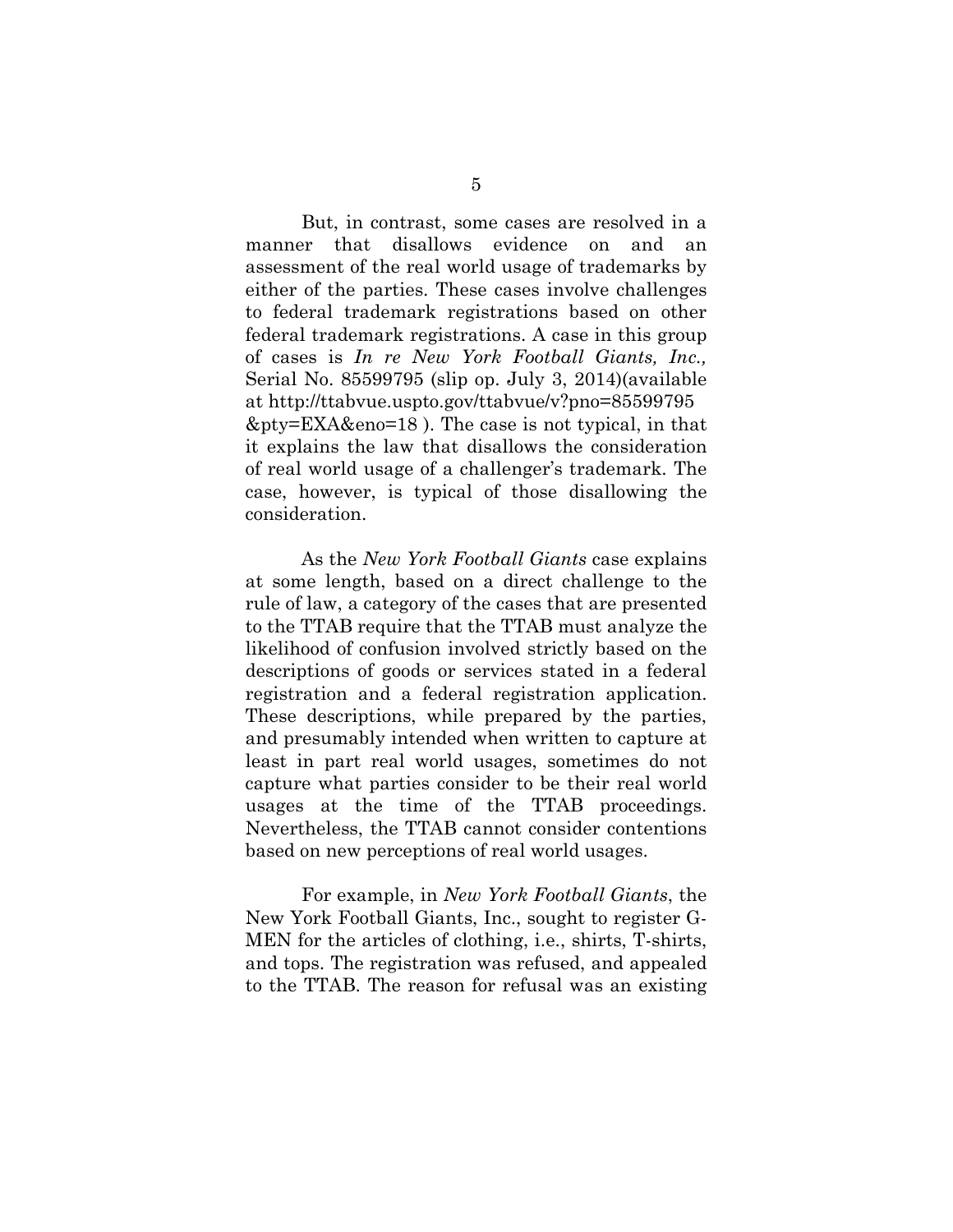registration for GMAN Sport for articles of clothing including T-shirts and tank tops. The applicant New York Giants argued that it was the most grievous error possible in likelihood of confusion analysis to make the decision "divorced from marketplace circumstances." *Id.*, at 2. The TTAB stated it understood the refused applicant to be contending in a direct argument that the precedent precluding consideration of real world usage was in error. *Id.*, 3.

The TTAB reviewed relevant precedent. *Id.* It reasoned that the applicant's argument had been similarly made in a past case and rejected by the Federal Circuit, citing *Octocom Systems Inc. v. Houston Computers Services, Inc.*, 918 F.2d 937 (Fed. Cir. 1990). *Id.* There, the Federal Circuit stated that "the precedent was legion" that the decision of likelihood of confusion in this group of cases was to be made "regardless of what the record may reveal as to the particular nature of an applicant's goods, the particular channel of trade or the class of purchasers to which sales of the goods are directed." *Id.,* 4-5, quotation from *Octocom*.

The TTAB in *New York Football Giants*, as a result, refused consideration of real world circumstances.

Thus, a significant dichotomy exists in the nature of cases resolved by the Trademark Trial and Appeal Board. The dichotomy concerns likelihood of confusion cases, the cases that are the subject of this case. Some TTAB cases are resolved in a manner that permits consideration of evidence and an assessment of the real world usage of trademarks of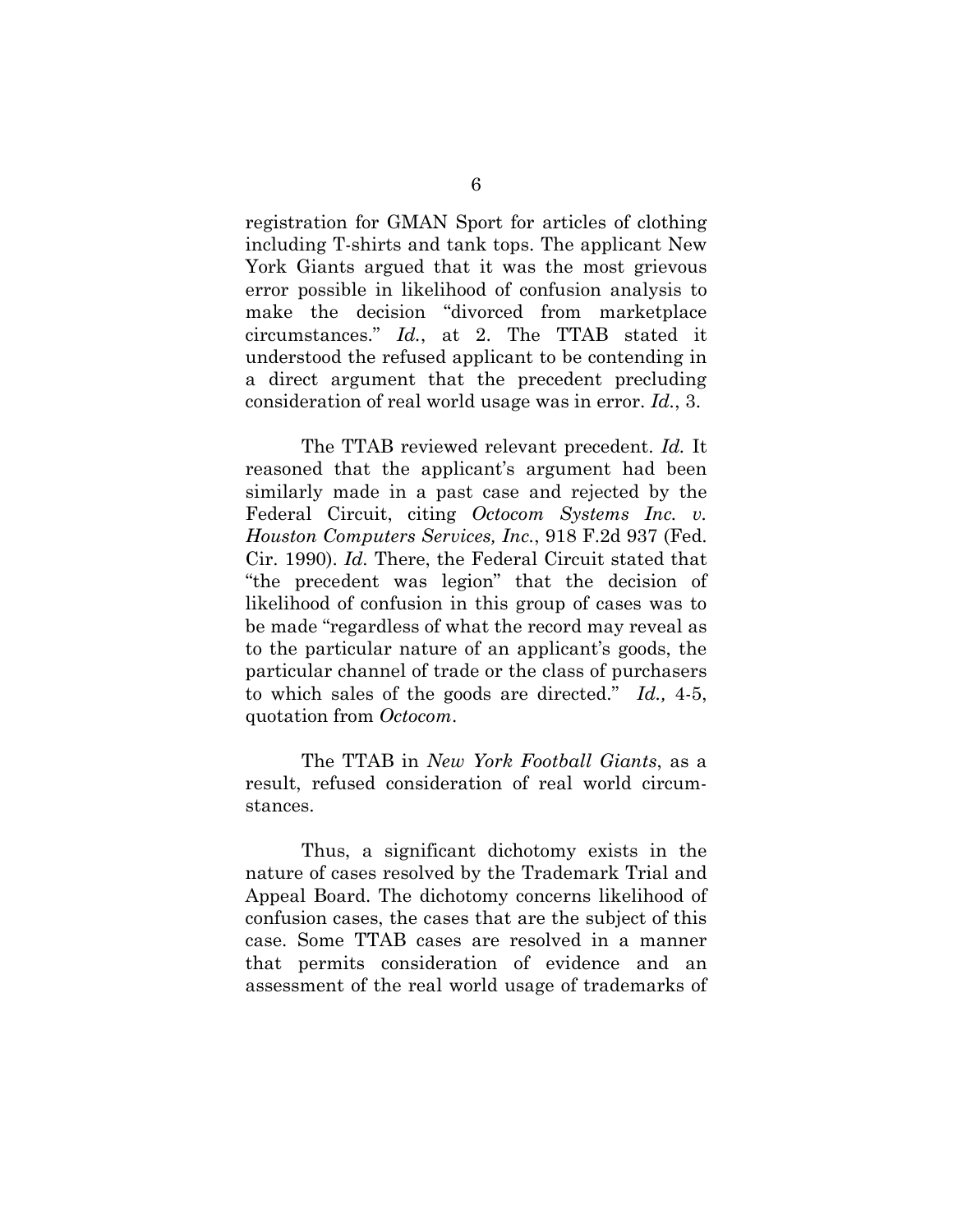one of the parties. But other TTAB cases are resolved in a manner that disallows evidence on and an assessment of real world usage of either party.

Of course, the companion to this dichotomy is that in no case does the TTAB consider the real world usage of a registered trademark that is being challenged, or a pending trademark application that is being challenged. The TTAB judges the rights in the mark by the statement of goods or services that are found in the registration certificate of the registered trademark, and that alone. It judges the pending application by the statement of goods or services found in the application alone.

### <span id="page-9-0"></span>**II. TTAB CASES ROUTINELY FUNCTION AS TYPICAL LITIGATION CASES, WITH DISCOVERY AND TRIAL**

Referencing the *3M* case again, it can be seen readily that TTAB cases of the type that involve real world usages of trademarks routinely function procedurally as typical federal litigation cases, with discovery and trial (with written transcripts).

An on-line record of the proceedings of the *3M* case, for example, is at the same address as above, [http://ttabvue.uspto.gov/ttabvue/v?pno=91173411&pt](http://ttabvue.uspto.gov/ttabvue/v?pno=91173411&pty=OPP&eno=89) [y=OPP&eno=89.](http://ttabvue.uspto.gov/ttabvue/v?pno=91173411&pty=OPP&eno=89) As in the *3M* record*,* TTAB cases can include familiar federal litigation matters, such as all of the following:

- pleadings, *e.g*., docket item 4,
- motions to amend pleadings, *e.g*., docket item 32,
- scheduling orders, *e.g*., docket item 3,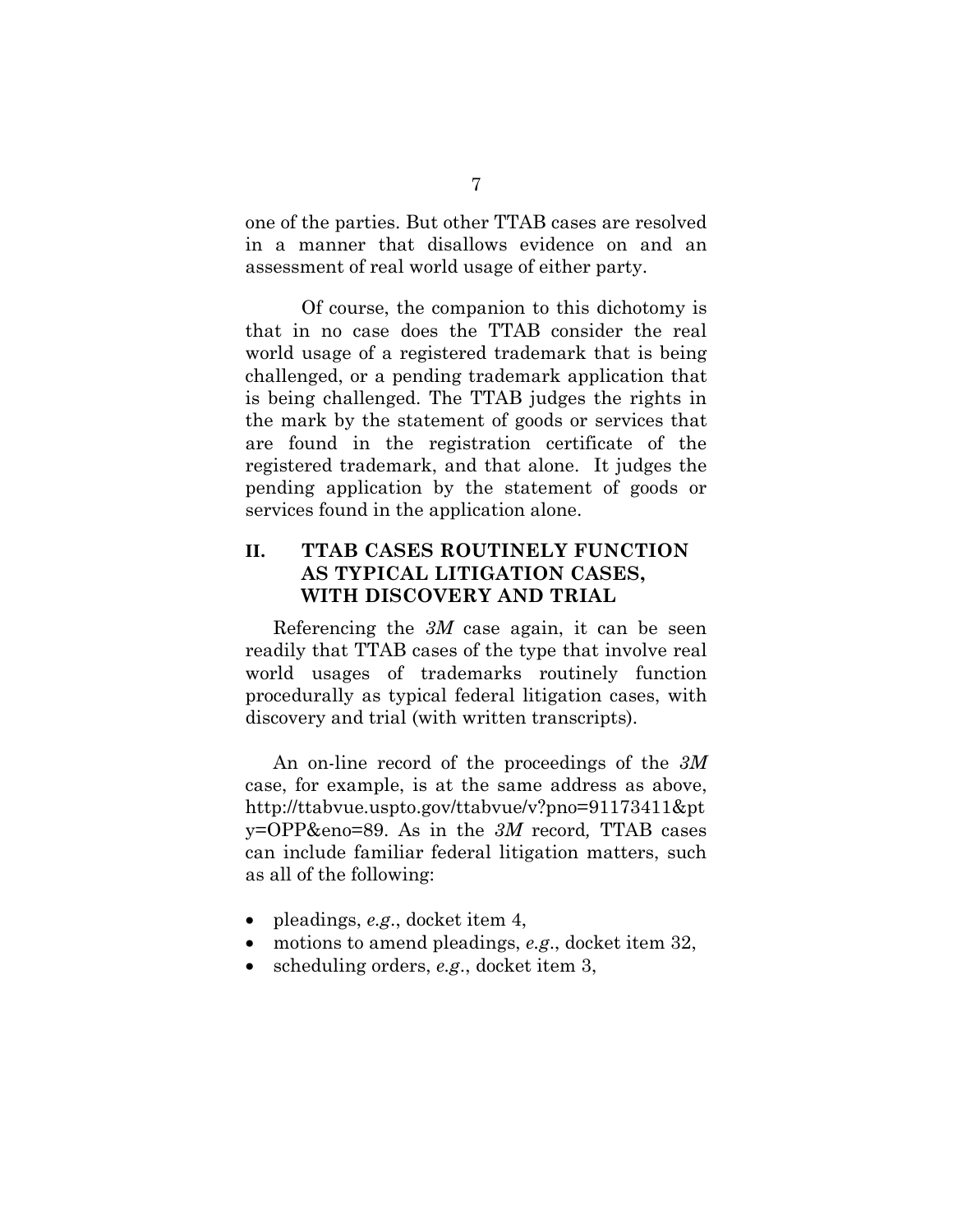- negotiated confidential information protective orders, *e.g*., docket item 6,
- stipulations and extensions of time, *e.g*., docket item 8,
- service and responses to discovery requests, such as interrogatories and document requests, with associated motions to compel, with briefs and exhibits, including declarations and exchanges of letters of counsel, *e.g*., docket item 10 (with its many exhibits),
- notices for taking depositions, and the taking and defending of depositions, *e.g*., docket item 22,
- motions to quash notices and bar witnesses, *e.g*., docket item 63,
- motions for summary judgment, with extensive declarations and exhibits, *e.g*., docket item 43,
- motions to defer summary judgment motions to allow for the taking of discovery, *e.g*., docket item 47,
- occasional confusion over procedure and associated issues, docket item 21,
- the occasional changes of attorneys, *e.g*., docket item 31,
- gathering and producing evidence, including testimony and trial exhibits, and pretrial filings that give notice of evidence, *e.g*., docket item 70, and
- extensive trial briefs, with numerous case citations, extensive analyses of evidence, and elaborate arguments, *e.g*., docket item 90.

These are all the stuff of typical federal litigation. Can anyone doubt the high and federal quality of the efforts and advocacy of the participants in these cases when a representative trial brief, docket item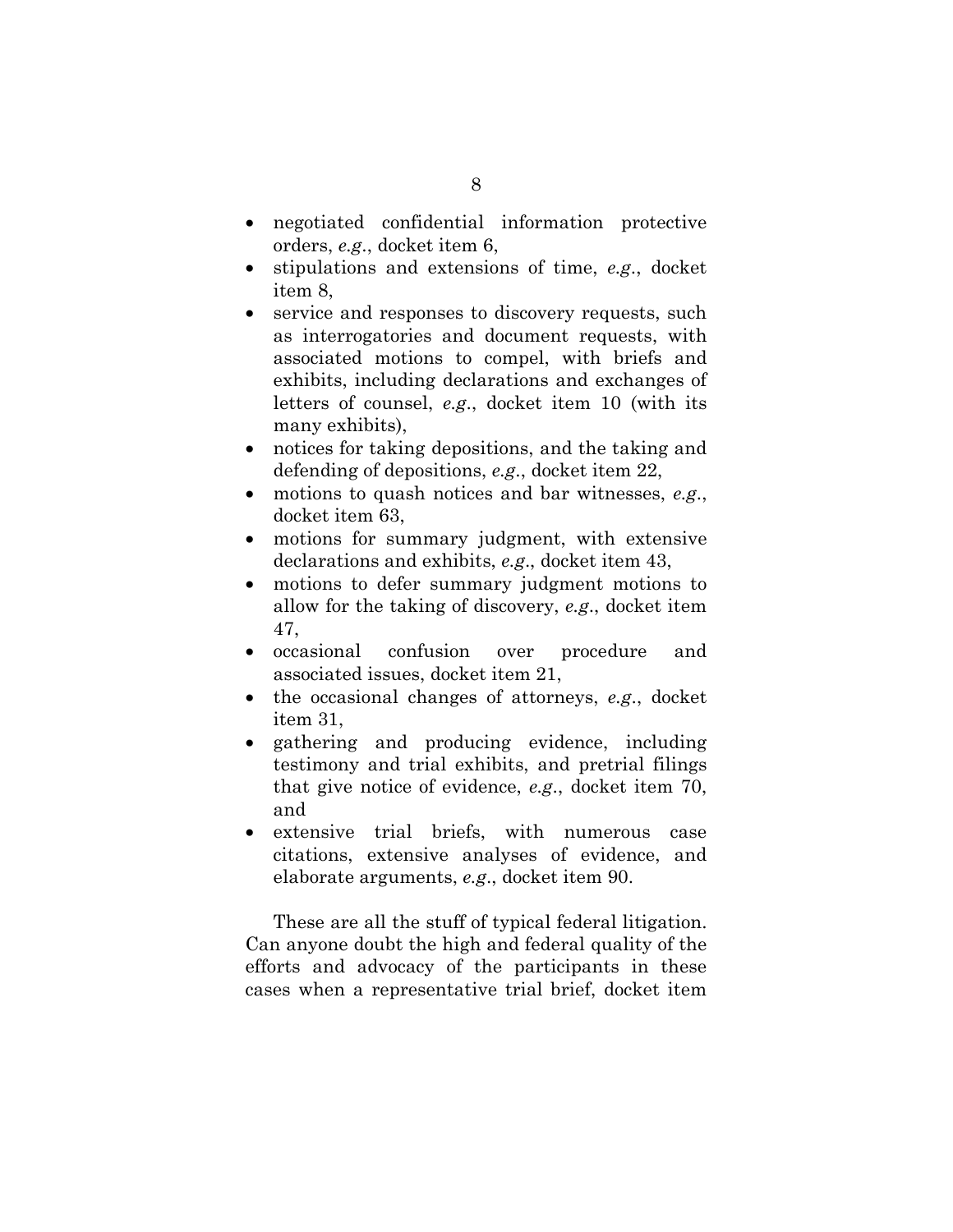90, is a *tour de force* and begins with a dramatic rhetorical question, in this case "Can anyone really remember life before POST-IT notes?" 5

The TTAB also follows both the Federal Rules of Civil Procedure and the Federal Rules of Evidence. See, *e.g*., [http://www.uspto.gov/trademarks/process/](http://www.uspto.gov/trademarks/process/%20appeal/guidelines/ttabfaq.jsp)  [appeal/guidelines/ttabfaq.jsp.](http://www.uspto.gov/trademarks/process/%20appeal/guidelines/ttabfaq.jsp) See also the Trademark Trial and Appeal Board Manual of Procedure (TBMP), available at [http://www.uspto.gov/](http://www.uspto.gov/%20trademarks/process/appeal/Preface_TBMP.jsp)  [trademarks/process/appeal/Preface\\_TBMP.jsp.](http://www.uspto.gov/%20trademarks/process/appeal/Preface_TBMP.jsp) A principal difference between federal court litigation and TTAB litigation is one that has nothing to do with the substance of the proceedings. It is the difference that the TTAB works with a written record, including written transcripts of testimony, and does not preside over the taking of the testimony. TBMP at 102.03. But the great engine for the discovery of truth, cross-examination, is available for every witness through deposition. TBMP at 702, 704.13.

Further, the topics of the evidence involved in TTAB cases can include television commercials, media spots, and more broadly, television shows and movies, catalogs, inserts in magazines and newspapers, merchandising and promotional displays, information on direct mail and trade shows, Internet website information, information on sponsorships of sporting events, and summaries of data of

 <sup>5</sup> IPLAC would gladly claim the advocacy for a member, but no counsel in the case is or was a member of IPLAC, to IPLAC's knowledge.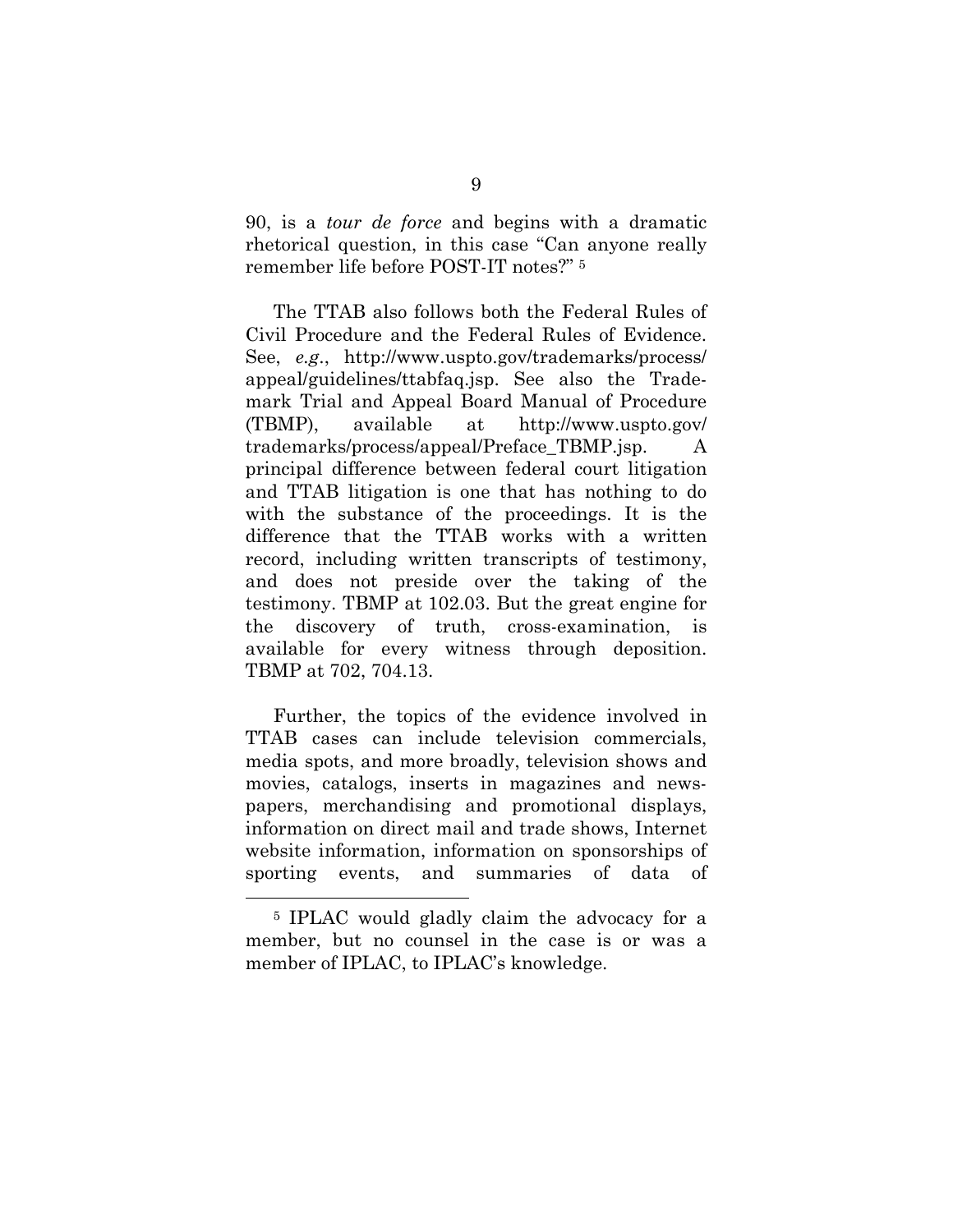"impressions." The evidence of the trial record can run to hundreds of pages, even within one category of evidence. *3M,* slip op. at 23.

This is not a kangaroo court, and it is not populated by kangaroo court judges. TTAB judges possess law degrees, are admitted to the bar of a State, and before even joining the TTAB, have preexisting significant, specialized trademark experience. See e.g., https://www. usajobs.gov/Get Job/Print Preview/317830300#. Their "PTQs," *i.e.*, Professional Technical Qualifications, include the following:

"1) Training and experience leading to a thorough knowledge of historical trademark law concepts, the Trademark Act, The Trademark Rules of Practice, The Federal Rules of Civil Procedure, The Federal Rules of Evidence, trademark assignments and licensing, common law governing the acquisition of ownership rights of marks, and precedential decisions of the courts and the Board.

2) Experience demonstrating an ability to sift through pleadings, motions and exhibits thereto, testimony depositions and exhibits thereto, interrogatories and other discovery requests and responses thereto, documentary evidence filed by notice of reliance, and legal briefs, all to find the important facts in a case and to apply pertinent case law to those facts.

3) Demonstrated ability to write clearly and accurately; in particular the ability to state clearly the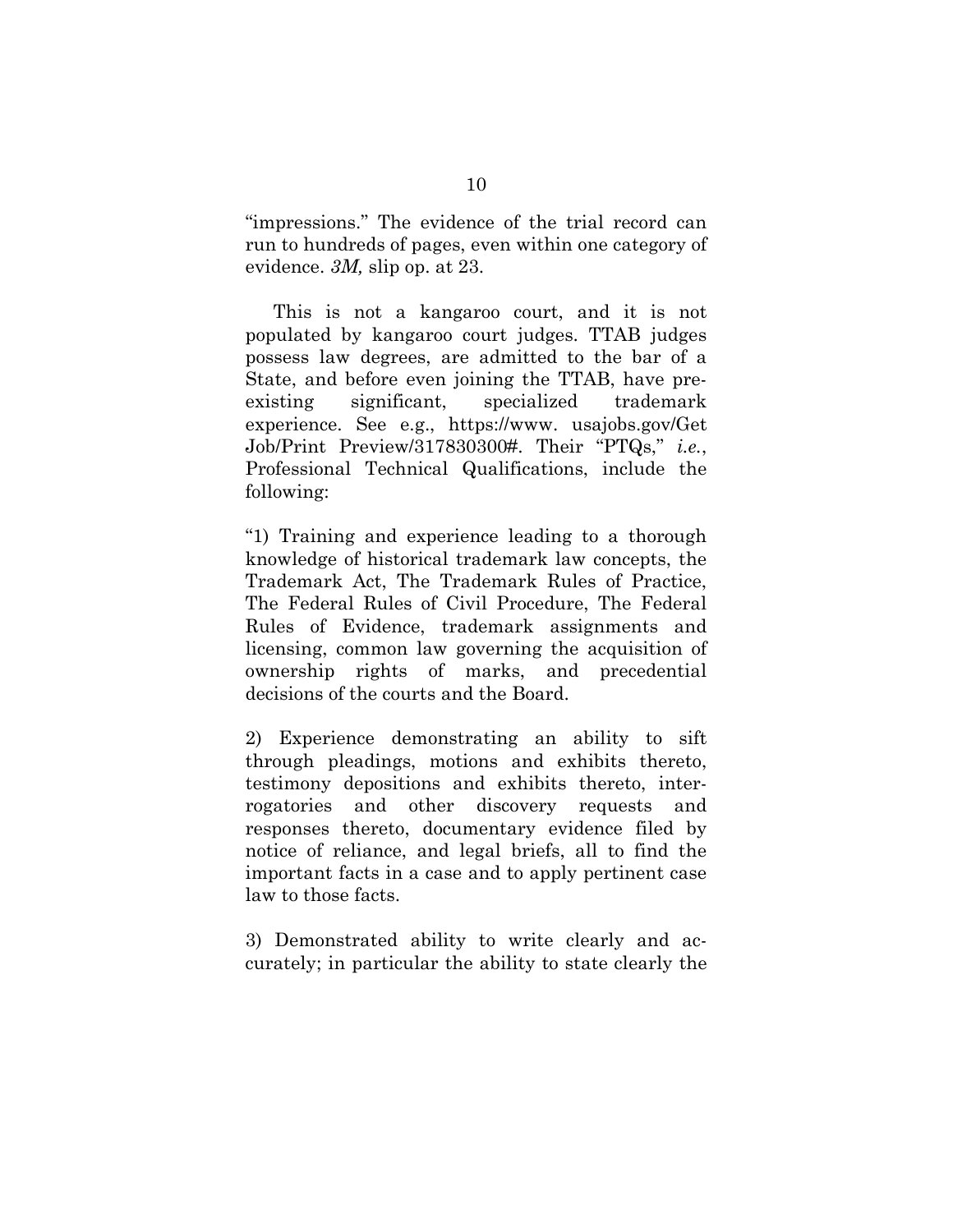material facts in a case, the law to be applied and the reasons supporting the decision." *Id*.

### <span id="page-13-0"></span>**III. THE PLACE OF THE SEVENTH AMENDMENT MAY NEED TO BE RESOLVED, BY THE LOWER COURTS IN THIS CASE**

As shown, some TTAB cases consider real world usage of trademarks, and TTAB cases are conducted routinely as typical federal litigation cases. But still, the TTAB does not have juries.

The federal government in its sovereign capacity under the valid federal trademark laws created the federal trademark registration system and the rights that arise from it. Administrative fact-finding by the TTAB as to registration rights plainly does not implicate the Seventh Amendment. *See Granfinanciera, SA v. Nordberg*, 492 U.S. 33, 51 (1989). Thus, insofar as the TTAB is deciding federal registration rights in all its cases, it may do so, with binding results.

But administrative fact-finding by the TTAB that would bind parties against jury trials over wholly common-law rights would implicate the Seventh Amendment. *Id.* If the Seventh Amendment provides a right to trial of likelihood of confusion as an issue of trademark infringement litigation, then binding parties in such litigations to TTAB decisions would violate the Seventh Amendment, unless the right to trial by jury were to be waived**.**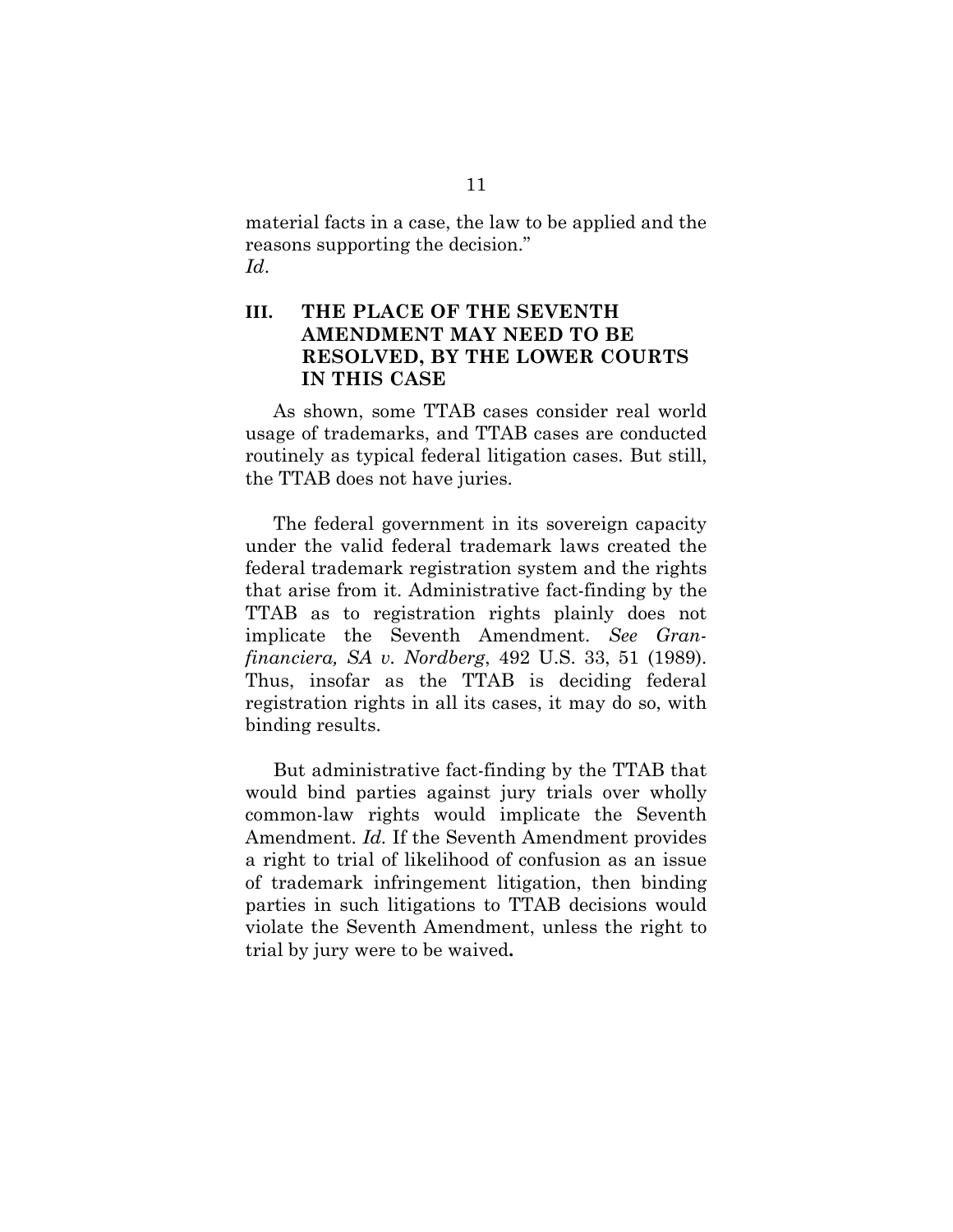If the Court should choose to decide whether a TTAB decision on likelihood of confusion could bind litigation parties in relation to their common law rights, the Court would need to conduct the historical analysis required by such cases as *Tull v. United States*, 481 U.S. 412, 417-418 (1987). While not reflecting that it has conducted the analysis in detail, the Court has already stated that "an action for damages based upon a charge of trademark infringement … would be … subject to cognizance by a court of law," meaning that it would require a jury. *Dairy Queen, Inc. v. Wood*, 369 U.S. 469, 477 (1962). The Court has also stated that actions seeking damages for invasions of property rights were historically tried in courts of law. *Feltner v. Columbia Pictures Television, Inc.,* 523 U.S. 340, 349 (1998).

If the Court were to consider the right to trial by jury to be an undeveloped issue of the case, return of the case to the court of appeals for further proceedings might be appropriate. Both parties filed jury demands, there was a district court decision that the issues were to be tried to the jury, in spite of a motion otherwise, there was a jury trial, and respondents assert the superiority of the jury decision to the TTAB decision. There would not seem to be the possibility of waiver here, even with the right to jury trial not mentioned in the post-trial briefs in the district court, the court of appeal briefs, or the briefs in this Court. *E.g., Carnley v. Cochran*, 369 U.S. 506 (1962)(silence is not waiver (a right to counsel case)).